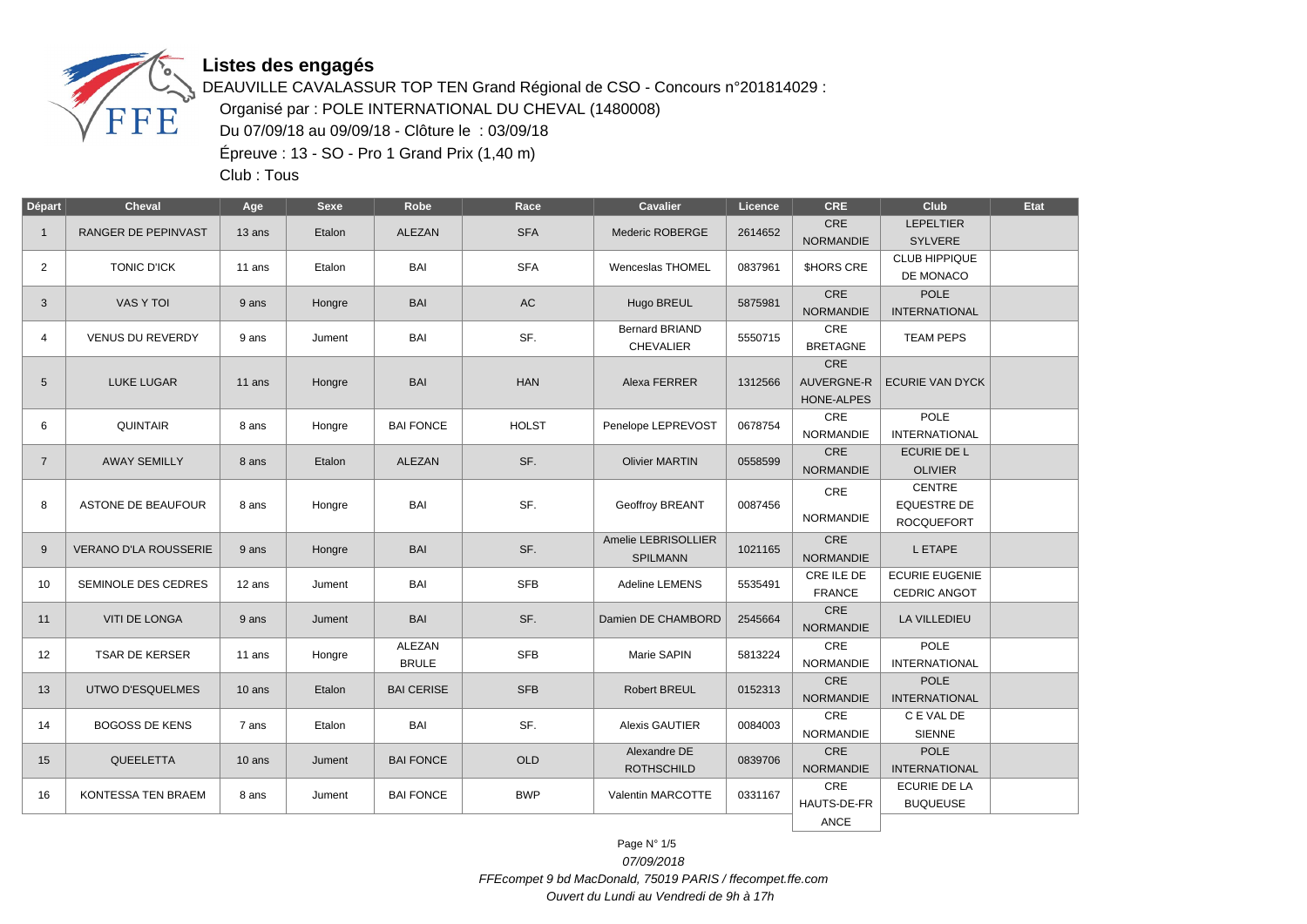

| <b>Départ</b> | <b>Cheval</b>             | Age                            | <b>Sexe</b> | Robe             | Race       | Cavalier                 | Licence          | <b>CRE</b>              | Club                   | <b>Etat</b> |                     |     |  |  |
|---------------|---------------------------|--------------------------------|-------------|------------------|------------|--------------------------|------------------|-------------------------|------------------------|-------------|---------------------|-----|--|--|
| 17            | ALIBI DE LA ROQUE         | 8 ans                          | Hongre      | <b>ALEZAN</b>    | SF.        | David JOBERTIE           | 0099783          | <b>CRE</b>              | <b>JUMP PAYS D</b>     |             |                     |     |  |  |
|               |                           |                                |             |                  |            |                          |                  | <b>NORMANDIE</b>        | <b>AUGE</b>            |             |                     |     |  |  |
| 18            | <b>FABIOLA S</b>          | 13 ans                         | Jument      | BAI              | <b>BWP</b> | Julie DEMARQUILLY        | 1464461          | CRE                     | <b>ECURIES DE LA</b>   |             |                     |     |  |  |
|               |                           |                                |             |                  |            |                          |                  | HAUTS-DE-FR             | PEUPLERAIE             |             |                     |     |  |  |
| 19            | <b>VIP DE LA ROQUE</b>    | 9 ans                          | Hongre      | <b>BAI</b>       | <b>CS</b>  | Michel HECART            | 0044541          | CRE<br><b>NORMANDIE</b> | C E DE VIARMES         |             |                     |     |  |  |
|               |                           |                                |             |                  |            |                          |                  |                         |                        |             |                     |     |  |  |
| 20            | UNIONE DE L'ILATTE        | 10 ans                         | Etalon      | BAI              | SF.        | <b>Timothee ANCIAUME</b> | 0303587          | CRE                     | C E ET P C MONT        |             |                     |     |  |  |
|               |                           |                                |             |                  |            |                          |                  | <b>NORMANDIE</b>        | <b>ST AIGNAN</b>       |             |                     |     |  |  |
| 21            | <b>BILLIE JEAN D'AUGE</b> | 7 ans                          | Jument      | <b>ALEZAN</b>    | SF.        | Edgar PAILLOUSSE         | 1202950          | CRE                     | <b>HARAS DE SIVA</b>   |             |                     |     |  |  |
|               |                           |                                |             |                  |            |                          |                  | <b>NORMANDIE</b>        | <b>LAURENCE TAJA</b>   |             |                     |     |  |  |
|               | COUP DE FOUDRE DES        |                                |             |                  |            |                          |                  | CRE                     |                        |             |                     |     |  |  |
| 22            | <b>ERABLE</b>             | 10 ans                         | Hongre      | <b>BAI FONCE</b> | <b>OES</b> | Rudy COCK                | 0073353          | <b>NORMANDIE</b>        | SNC GHELFI             |             |                     |     |  |  |
|               |                           |                                |             |                  |            |                          |                  | CRE                     |                        |             |                     |     |  |  |
| 23            | <b>CRISTAL CLEAR Z</b>    | 9 ans                          | Hongre      | <b>BAI</b>       | Z          | <b>Clement BOULANGER</b> | 0933613          | <b>NORMANDIE</b>        | <b>TEAM PEPS</b>       |             |                     |     |  |  |
|               |                           |                                |             |                  |            |                          |                  |                         |                        |             |                     |     |  |  |
| 24            | <b>PARADIS</b>            |                                |             | 15 ans           | Etalon     | BAI                      | <b>SFA</b>       | Ninon DECAQUERAY        | 2720704                | CRE         | <b>LA MANGEOIRE</b> |     |  |  |
|               | LATIN*BRIMBELLES          |                                |             |                  |            |                          |                  | <b>NORMANDIE</b>        |                        |             |                     |     |  |  |
| 25            | <b>CRETA LS*LA SILLA</b>  |                                | Jument      | ALEZAN           | <b>OES</b> | <b>Felicie BERTRAND</b>  | 0619705          | CRE                     | <b>POLE</b>            |             |                     |     |  |  |
|               |                           | 9 ans                          |             |                  |            |                          |                  | <b>NORMANDIE</b>        | <b>INTERNATIONAL</b>   |             |                     |     |  |  |
|               |                           |                                |             |                  |            |                          |                  | <b>CRE GRAND</b>        | <b>HORSE TEAM</b>      |             |                     |     |  |  |
| 26            | <b>GIGANT B</b>           | 12 ans                         | Hongre      | ALEZAN           | <b>BWP</b> | <b>Clarance GENDRON</b>  | 2298050          | <b>EST</b>              | <b>GENDRON</b>         |             |                     |     |  |  |
|               |                           |                                |             |                  |            |                          |                  | CRE                     | P C C E DU VAL DE      |             |                     |     |  |  |
| 27            | ARKANA DE QUEEN           | 8 ans                          | Jument      | BAI              | SF.        | Simon DUQUESNE           | 0085440          | <b>NORMANDIE</b>        | <b>SAIRE</b>           |             |                     |     |  |  |
|               |                           |                                |             |                  |            |                          |                  | CRE                     | <b>POLE</b>            |             |                     |     |  |  |
| 28            | STARBUCK'S                | 12 ans                         | Hongre      | ALEZAN           | <b>SFA</b> | Hugo BREUL               | 5875981          |                         |                        |             |                     |     |  |  |
|               |                           |                                |             |                  |            |                          |                  | <b>NORMANDIE</b>        | <b>INTERNATIONAL</b>   |             |                     |     |  |  |
| 29            | ANGIE DE PRISSEY          | 8 ans                          | Jument      | <b>ALEZAN</b>    | SF.        | <b>Bernard BRIAND</b>    | 5550715          | CRE                     | <b>TEAM PEPS</b>       |             |                     |     |  |  |
|               |                           |                                |             |                  |            | <b>CHEVALIER</b>         |                  | <b>BRETAGNE</b>         |                        |             |                     |     |  |  |
|               |                           | 12 ans                         |             |                  |            |                          |                  |                         |                        |             |                     | CRE |  |  |
| 30            | A VIE DU CALVAIRE         |                                | Jument      | ALEZAN           | <b>SBS</b> | Alexa FERRER             | 1312566          | AUVERGNE-R              | <b>ECURIE VAN DYCK</b> |             |                     |     |  |  |
|               |                           |                                |             |                  |            |                          |                  | HONE-ALPES              |                        |             |                     |     |  |  |
|               |                           |                                |             |                  |            |                          |                  | CRE                     | <b>POLE</b>            |             |                     |     |  |  |
| 31            | <b>KEY TO PRESIDENT</b>   | 8 ans                          | Hongre      | <b>GRIS</b>      | <b>BWP</b> | Penelope LEPREVOST       | 0678754          | <b>NORMANDIE</b>        | <b>INTERNATIONAL</b>   |             |                     |     |  |  |
|               |                           |                                |             |                  |            |                          |                  | CRE                     | ECURIE DE L            |             |                     |     |  |  |
| 32            | <b>ANDIAMO SEMILLY</b>    | 8 ans                          | Etalon      | BAI              | SF.        | <b>Olivier MARTIN</b>    | 0558599          | <b>NORMANDIE</b>        | <b>OLIVIER</b>         |             |                     |     |  |  |
|               |                           |                                |             |                  |            |                          |                  |                         |                        |             |                     |     |  |  |
| 33            | AMARETTO DU SURGEON       | Etalon<br><b>GRIS</b><br>8 ans |             |                  | SF.        | Benjamin BARBOT          | 5504423          | CRE                     | <b>HARAS DU BEC</b>    |             |                     |     |  |  |
|               |                           |                                |             |                  |            |                          | <b>NORMANDIE</b> | <b>HELLOUIN</b>         |                        |             |                     |     |  |  |
| 34            | AMONA DU TEMPLE           | 8 ans                          | Etalon      | BAI              | SF.        | Jacques BONNET           | 0174736          | CRE ILE DE              | C H DE L ANCIEN        |             |                     |     |  |  |
|               |                           |                                |             |                  |            |                          |                  | <b>FRANCE</b>           | <b>RELAIS</b>          |             |                     |     |  |  |

Page N° 2/5 07/09/2018 FFEcompet 9 bd MacDonald, 75019 PARIS / ffecompet.ffe.com Ouvert du Lundi au Vendredi de 9h à 17h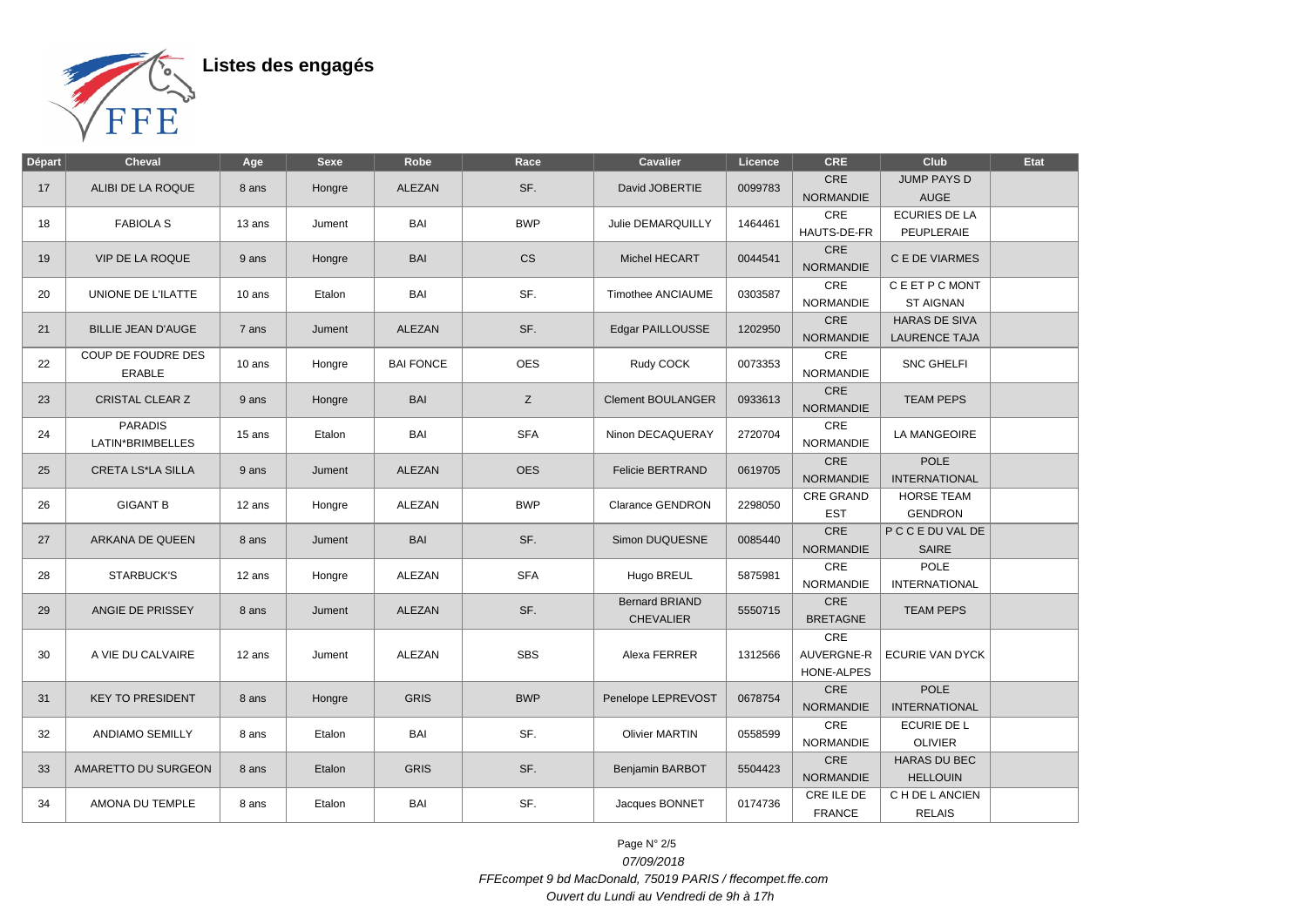

| Départ | <b>Cheval</b>                           | Age    | <b>Sexe</b> | Robe             | Race       | <b>Cavalier</b>                   | Licence | <b>CRE</b>                     | Club                                         | Etat |
|--------|-----------------------------------------|--------|-------------|------------------|------------|-----------------------------------|---------|--------------------------------|----------------------------------------------|------|
| 35     | <b>AUSTIN DES CEDRES</b>                | 8 ans  | Jument      | BAI              | SF.        | Adeline LEMENS                    | 5535491 | CRE ILE DE<br><b>FRANCE</b>    | <b>ECURIE EUGENIE</b><br><b>CEDRIC ANGOT</b> |      |
| 36     | AICHA DE COQUERIE                       | 8 ans  | Jument      | <b>GRIS</b>      | SF.        | Damien DE CHAMBORD                | 2545664 | <b>CRE</b><br><b>NORMANDIE</b> | LA VILLEDIEU                                 |      |
| 37     | FIORETTA VAN'T EIGENLO                  | 13 ans | Jument      | BAI              | <b>BWP</b> | Marie SAPIN                       | 5813224 | CRE<br><b>NORMANDIE</b>        | <b>POLE</b><br><b>INTERNATIONAL</b>          |      |
| 38     | ARSOUILLE DU SEIGNEUR                   | 12 ans | Hongre      | ALEZAN           | <b>SBS</b> | Robert BREUL                      | 0152313 | CRE<br>NORMANDIE               | <b>POLE</b><br><b>INTERNATIONAL</b>          |      |
| 39     | <b>VENDETTA SEMILLY</b>                 | 9 ans  | Jument      | BAI              | <b>SF</b>  | <b>Alexis GAUTIER</b>             | 0084003 | CRE<br><b>NORMANDIE</b>        | C E VAL DE<br><b>SIENNE</b>                  |      |
| 40     | BRETLING DU PARADIS Z                   | 10 ans | Hongre      | BAI              | Ζ          | Alexandre DE<br><b>ROTHSCHILD</b> | 0839706 | CRE<br><b>NORMANDIE</b>        | <b>POLE</b><br><b>INTERNATIONAL</b>          |      |
| 41     | I'M QUITE BRIGHT                        | 11 ans | Jument      | <b>GRIS</b>      | SWB        | <b>Valentin MARCOTTE</b>          | 0331167 | CRE<br>HAUTS-DE-FR             | <b>ECURIE DE LA</b><br><b>BUQUEUSE</b>       |      |
| 42     | UN DIAMANT D'AZIF                       | 10 ans | Hongre      | BAI              | <b>SFA</b> | David JOBERTIE                    | 0099783 | CRE<br><b>NORMANDIE</b>        | JUMP PAYS D<br><b>AUGE</b>                   |      |
| 43     | AMOUR D'UN JOUR                         | 8 ans  | Hongre      | BAI              | SF.        | Julie DEMARQUILLY                 | 1464461 | CRE<br>HAUTS-DE-FR             | <b>ECURIES DE LA</b><br><b>PEUPLERAIE</b>    |      |
| 44     | VINTADGE DE LA ROQUE                    | 9 ans  | Hongre      | BAI              | SF.        | Michel HECART                     | 0044541 | CRE<br><b>NORMANDIE</b>        | C E DE VIARMES                               |      |
| 45     | <b>VIVALDI DES FORETS</b>               | 9 ans  | Hongre      | BAI              | SF.        | <b>Timothee ANCIAUME</b>          | 0303587 | CRE<br><b>NORMANDIE</b>        | C E ET P C MONT<br><b>ST AIGNAN</b>          |      |
| 46     | <b>BEEFEATER D'AUGE</b>                 | 7 ans  | Jument      | BAI              | SF.        | Edgar PAILLOUSSE                  | 1202950 | CRE<br><b>NORMANDIE</b>        | HARAS DE SIVA<br><b>LAURENCE TAJA</b>        |      |
| 47     | <b>VAUBAN DE STE</b><br><b>HERMELLE</b> | 13 ans | Etalon      | <b>GRIS</b>      | <b>SBS</b> | Rudy COCK                         | 0073353 | CRE<br><b>NORMANDIE</b>        | <b>SNC GHELFI</b>                            |      |
| 48     | ANCRE DE CHINE                          | 8 ans  | Jument      | <b>GRIS</b>      | SF.        | <b>Clement BOULANGER</b>          | 0933613 | CRE<br><b>NORMANDIE</b>        | <b>TEAM PEPS</b>                             |      |
| 49     | ATENA DE L'ERMITAGE                     | 8 ans  | Jument      | BAI              | SF.        | Alexandra DERAMBURE               | 5428387 | CRE ILE DE<br><b>FRANCE</b>    | <b>HARAS DES</b><br><b>BRUMES</b>            |      |
| 50     | PENDJAB DES CHAUMES                     | 15 ans | Hongre      | BAI              | <b>SFA</b> | Jean FOUBART                      | 0253862 | CRE<br><b>NORMANDIE</b>        | SHF                                          |      |
| 51     | <b>ALAMEME</b>                          | 8 ans  | Jument      | <b>ALEZAN</b>    | SF.        | Pauline JOUANNETEAU               | 0514561 | <b>CRE</b><br>HAUTS-DE-FR      | <b>HARAS DE</b><br><b>VILLERS</b>            |      |
| 52     | <b>PHLOX</b>                            | 15 ans | Hongre      | <b>BAI CLAIR</b> | <b>SFA</b> | Romane GARCIA                     | 2884518 | CRE<br><b>NORMANDIE</b>        | <b>ECURIES XAVIER</b><br><b>GARCIA</b>       |      |

Page N° 3/5 07/09/2018 FFEcompet 9 bd MacDonald, 75019 PARIS / ffecompet.ffe.com Ouvert du Lundi au Vendredi de 9h à 17h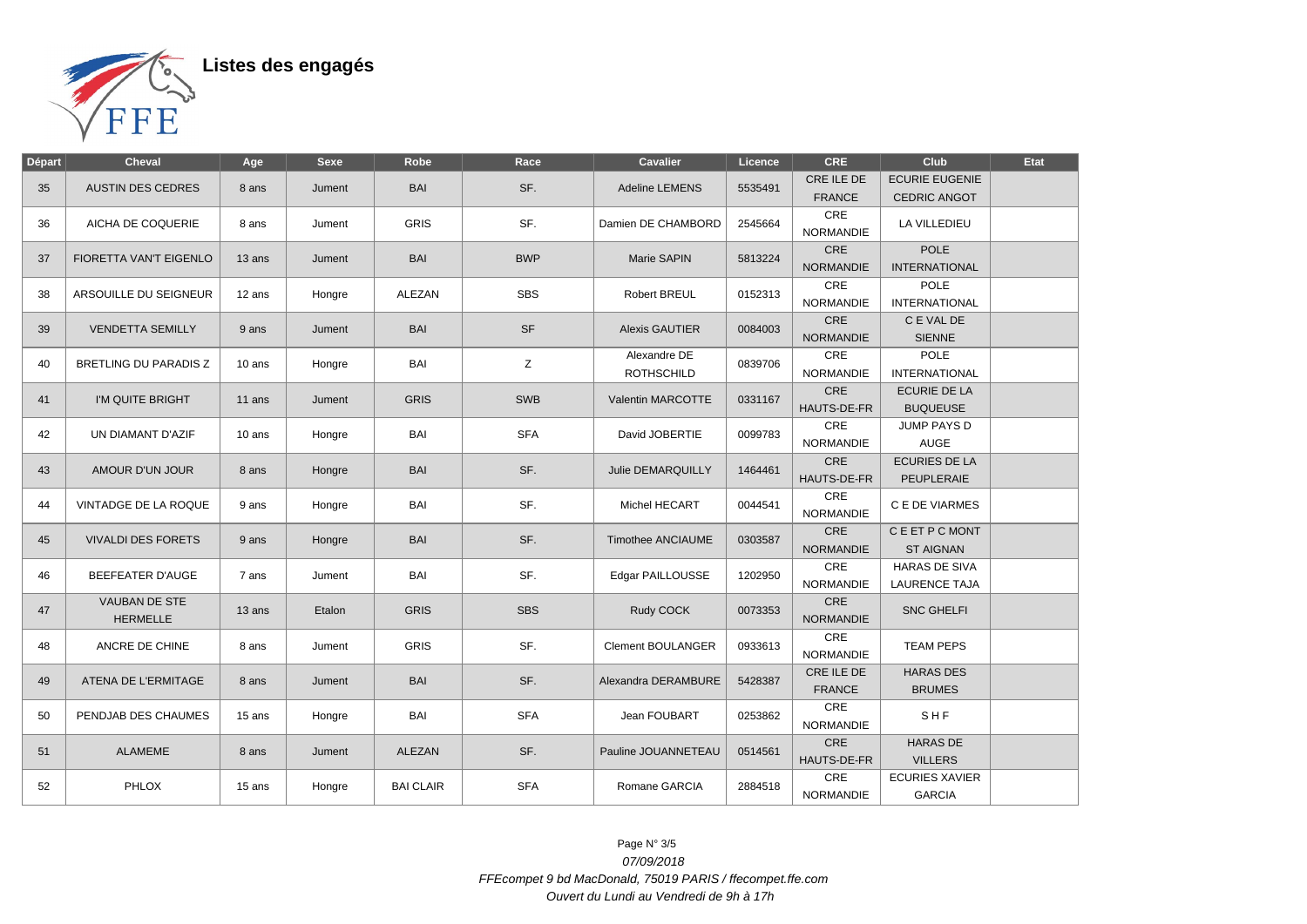

| <b>Départ</b> | <b>Cheval</b>                            | Age    | <b>Sexe</b> | Robe               | Race           | <b>Cavalier</b>                           | Licence | <b>CRE</b>                                    | Club                                                              | <b>Etat</b> |
|---------------|------------------------------------------|--------|-------------|--------------------|----------------|-------------------------------------------|---------|-----------------------------------------------|-------------------------------------------------------------------|-------------|
| 53            | UTAHMANO ALU                             | 10 ans | Hongre      | <b>ALEZAN</b>      | <b>SFA</b>     | Hugo BREUL                                | 5875981 | <b>CRE</b><br><b>NORMANDIE</b>                | <b>POLE</b><br><b>INTERNATIONAL</b>                               |             |
| 54            | APPYDAME DE RANCE                        | 8 ans  | Jument      | BAI                | SF.            | <b>Bernard BRIAND</b><br><b>CHEVALIER</b> | 5550715 | CRE<br><b>BRETAGNE</b>                        | <b>TEAM PEPS</b>                                                  |             |
| 55            | <b>KZOOM VAN DE</b><br><b>WITTEMOERE</b> | 8 ans  | Hongre      | <b>BAI</b>         | <b>OES</b>     | Alexa FERRER                              | 1312566 | CRE<br><b>AUVERGNE-R</b><br><b>HONE-ALPES</b> | <b>ECURIE VAN DYCK</b>                                            |             |
| 56            | <b>VARENNES DU BREUIL</b>                | 9 ans  | Hongre      | <b>ALEZAN</b>      | SF.            | Penelope LEPREVOST                        | 0678754 | CRE<br><b>NORMANDIE</b>                       | POLE<br><b>INTERNATIONAL</b>                                      |             |
| 57            | ARTISTE DE L'ABBAYE                      | 8 ans  | Etalon      | <b>BAI</b>         | SF.            | <b>Olivier MARTIN</b>                     | 0558599 | CRE<br><b>NORMANDIE</b>                       | <b>ECURIE DE L</b><br><b>OLIVIER</b>                              |             |
| 58            | QUIETIME                                 | 9 ans  | Hongre      | BAI                | <b>HAN</b>     | Emilie PAILLOT                            | 4648977 | CRE<br><b>NORMANDIE</b>                       | <b>SNC GHELFI</b>                                                 |             |
| 59            | <b>VALCO DE RIVERLAND</b>                | 9 ans  | Hongre      | <b>BAI</b>         | SF.            | Stanislas DE<br>ZUCHOWICZ CNE             | 0565997 | CRE ILE DE<br><b>FRANCE</b>                   | <b>SOCIETE</b><br><b>EQUESTRE DE</b><br><b>FONTAINEBLEAU</b>      |             |
| 60            | VANCLEEF DE BEAUFOUR                     | 9 ans  | Etalon      | <b>BAI CERISE</b>  | SF.            | <b>Bruno COUTUREAU</b>                    | 0194544 | CRE<br><b>NORMANDIE</b>                       | <b>JUMP PAYS D</b><br><b>AUGE</b>                                 |             |
| 61            | <b>DORET</b>                             | 10 ans | Jument      | <b>BAI</b>         | <b>KWPN</b>    | Alexis BONNARD                            | 5897403 | CRE<br><b>NORMANDIE</b>                       | <b>HARAS SAINT</b><br>LEGER                                       |             |
| 62            | TOURTERELLE D'ELLE                       | 11 ans | Jument      | <b>BAI</b>         | <b>SFA</b>     | Tony HANQUINQUANT                         | 0675399 | CRE<br><b>NORMANDIE</b>                       | <b>ASSO DEAUVILLE</b><br><b>ST GATIEN HORSE</b><br><b>COMPANY</b> |             |
| 63            | <b>TESS DE MESILLE</b>                   | 11 ans | Jument      | ALEZAN             | CS             | Christophe ESCANDE                        | 0099697 | CRE<br><b>NORMANDIE</b>                       | <b>ECURIE ESCANDE</b>                                             |             |
| 64            | CHAPEAU BB Z                             | 9 ans  | Hongre      | <b>INDETERMINE</b> | R <sub>l</sub> | Jaroslav SIMA                             | 4651016 | CRE<br><b>NORMANDIE</b>                       | <b>POLE</b><br><b>INTERNATIONAL</b>                               |             |
| 65            | SYRTHA STE HERMELLE                      | 12 ans | Jument      | <b>BAI</b>         | <b>SFB</b>     | Alexandra KUNG                            | 4214504 | CRE<br><b>NORMANDIE</b>                       | <b>SNC GHELFI</b>                                                 |             |
| 66            | UN DE PLUS DU CLOCHER                    | 10 ans | Etalon      | <b>ALEZAN</b>      | <b>SFA</b>     | <b>Rutherford LATHAM</b>                  | 0204088 | CRE<br><b>NORMANDIE</b>                       | <b>ECURIES DE LA</b><br><b>COUR AU PUITS</b>                      |             |
| 67            | FLEUR VAN LOO                            | 13 ans | Jument      | <b>BAI</b>         | <b>BWP</b>     | Alexandre ZAMBAUX                         | 2069159 | CRE ILE DE<br><b>FRANCE</b>                   | <b>HARAS DE</b><br>LOURAVI                                        |             |
| 68            | AISHA DES CARMILLES                      | 8 ans  | Jument      | BAI                | SF.            | Solenne LEVALLOIS                         | 2898512 | CRE<br><b>NORMANDIE</b>                       | <b>POLE</b><br><b>INTERNATIONAL</b>                               |             |
| 69            | ADEQUAT DES COTEAUX                      | 8 ans  | Hongre      | <b>BAI</b>         | SF.            | Thierry DUPONT                            | 0081286 | CRE<br><b>NORMANDIE</b>                       | <b>ECURIES DE LA</b><br><b>MOTTE</b>                              |             |

Page N° 4/5 07/09/2018 FFEcompet 9 bd MacDonald, 75019 PARIS / ffecompet.ffe.com Ouvert du Lundi au Vendredi de 9h à 17h